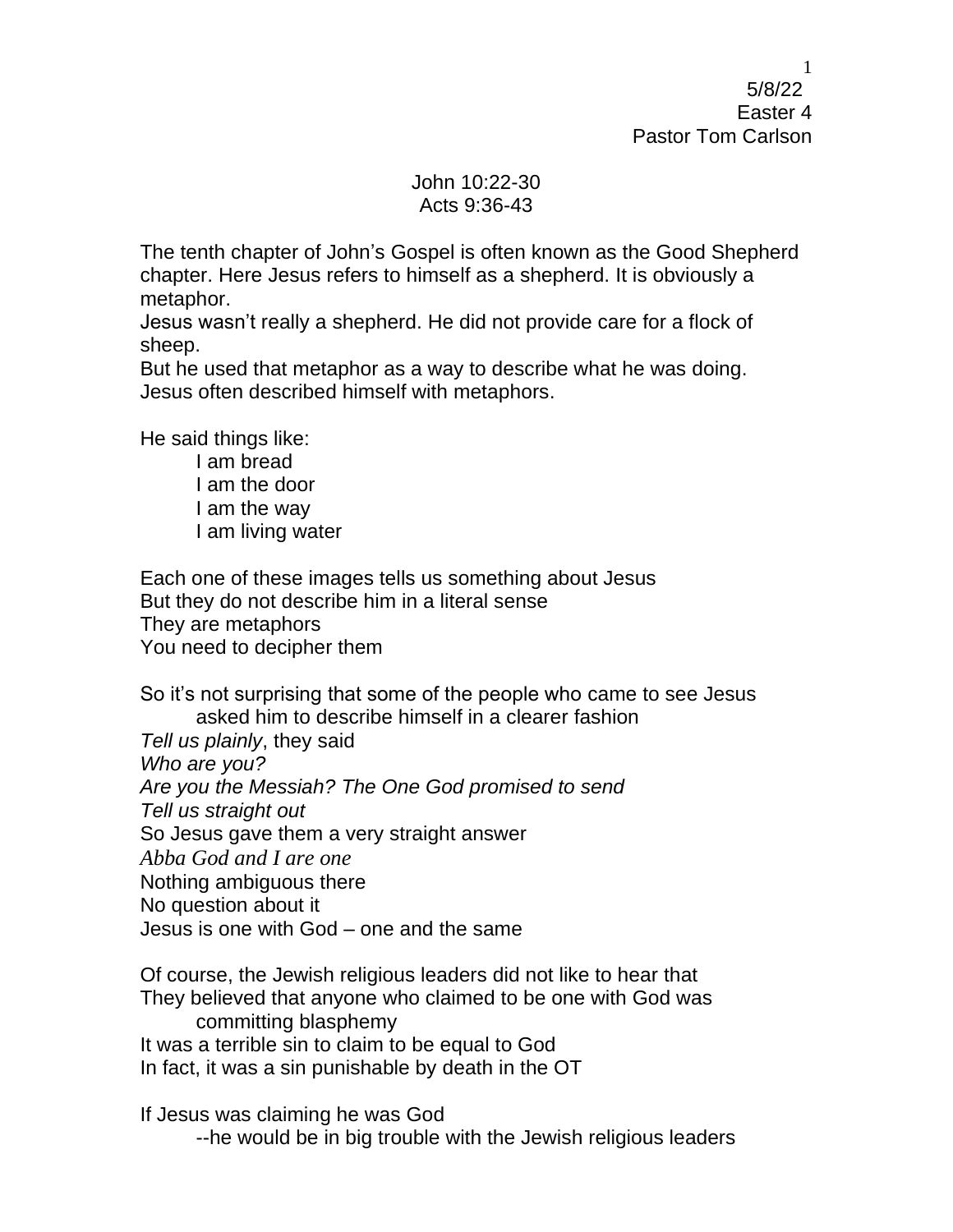But Jesus was not just making that claim

--he was not just talking about being God

--he was living it

Jesus knew that talk was cheap

Just about any deranged person could claim that they were God So Jesus told them, that if they did not want to believe what he said --they should look at what he did

His actions confirmed his words

Or, as Jesus says here in our Gospel:

*The works that I do in my Abba's name testify to me* Jesus' actions showed people who he was If a person paid attention to what Jesus said and did

--it would be obvious that he was God I believe it is fair to say that Jesus' actions show us God Jesus was God

That means,

--that to see Jesus was to see God

--to hear Jesus was to hear God

God was speaking and acting through Jesus

So when we see Jesus in the Gospels healing people of various diseases --we see God's compassion for those in need

When we hear Jesus telling stories about the need to care about people who are different from us (like those foreign Samaritans)

--we are hearing God's word about loving strangers

When we see Jesus honoring the poor and widows and women

--we see God's preference for outcasts of society

--people who were second even third class

When we see Jesus breaking the OT laws in order to help people

--we see God's emphasis on people over laws

Look at the life of Jesus

Look at what he did

Then you can see what is important to God

For Jesus and God are one

Jesus' actions are the actions of God

Jesus says that he is a shepherd

--and that people who believe in him are his sheep

(--back to the metaphors again)

Jesus rightly points out that sheep will follow their shepherd

In fact, sheep are not like cattle --you can't herd them from behind --they will just scatter all over Sheep need to have a shepherd in front of them --which they will then follow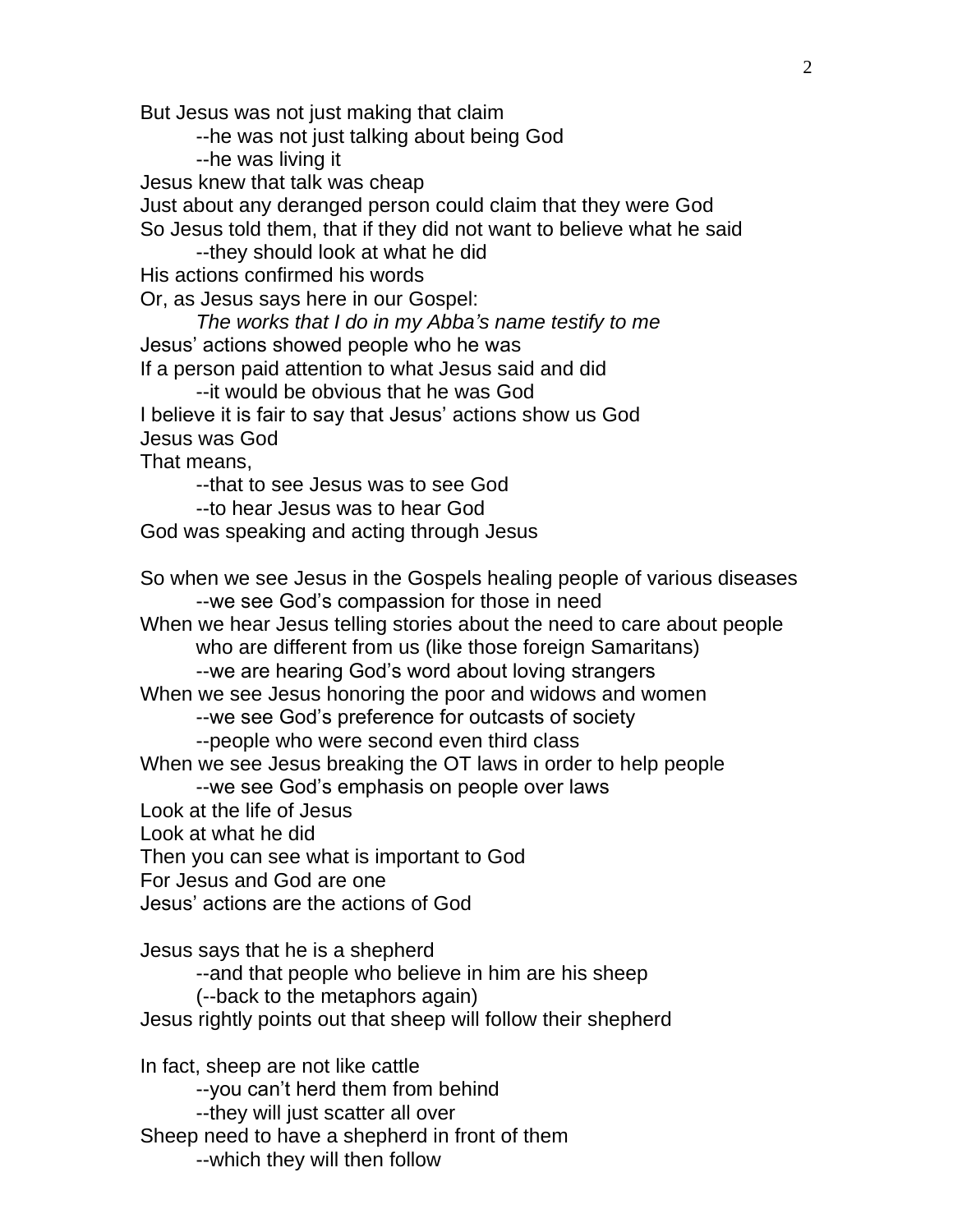That is a beautiful picture of the Christian life Christians follow Jesus He leads the way --and we follow Jesus says that if someone is really one of his sheep --they will hear his voice --and they will follow him

I worry today that we as Christians are forgetting what it means to be a Christian --it's not in building big churches

--it's not in gaining a lot of power

--politically

--financially

--socially

Being a Christian really means --hearing Jesus call you --and responding to that call --by living the way Jesus lived

How does someone else know you are a Christian? --because they can see you doing the things that Jesus did

Our words about Jesus are nice. But it is our actions that show that we are followers of Jesus, our Shepherd. It shows in how we live.

In our reading from the Book of Acts this morning we hear a wonderful story about a woman named Tabitha (aka Dorcas)

She was a disciple of Jesus

--not on of the 12, but a disciple, a follower

Listen to how she is described in the Bible:

*She was full of good works and acts of charity (Greek: Mercy)* People knew she was a disciple of Jesus Because she spent her time going around and helping people

She lived her faith out in her life

It showed in the things that she did

It showed in how she treated people with compassion

And when Tabitha died, people gathered around

--not just to mourn her death

--but to show the things she had done for them

--coats and garments

--clothing for the poor

Her life was full and rich

--full of good deeds and acts of mercy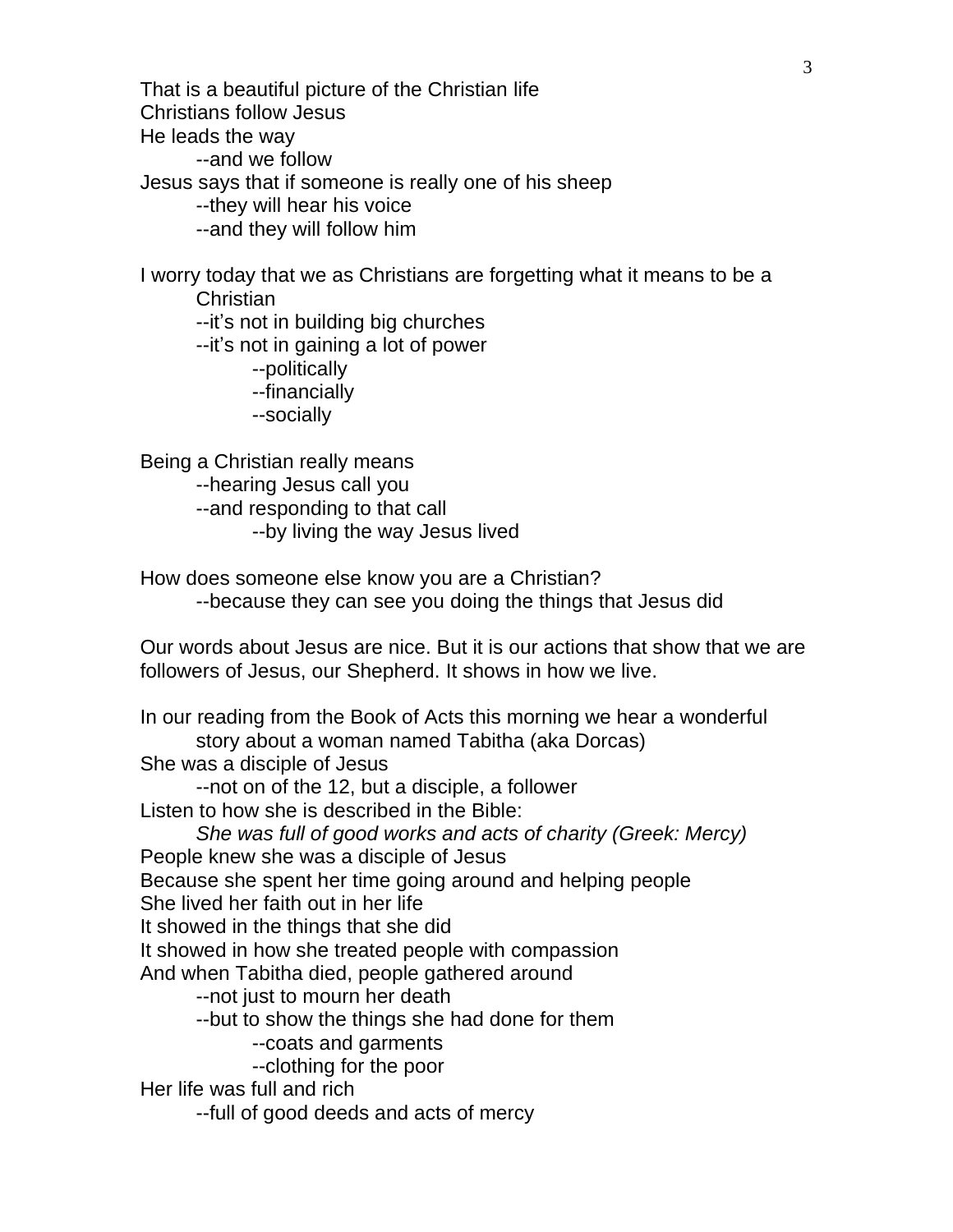I actually knew a person once named Tabitha

But during the course of my 40 years of parish ministry I really knew many Tabitha's

--that wasn't really their names

--but that's the kind of people they were

--full of good deeds and charity

They were women would were the back bones of congregations They were women who worked unstintingly in the congregation They were dedicated, and committed

--you could count on them to be there when you needed them

Now, to be fair, there were men like that, too

--but this is Mother's Day

--we are honoring the women

And besides, for way too long in the church, women did not receive the honor they were due

For way too long in the church women were considered second class – couldn't vote, couldn't serve in offices, couldn't be pastors

Thankfully, we have changed that, at least in the ELCA

We appreciate the talents and gifts and abilities that women offer in our congregations

I am grateful for the many Tabitha's who continue to show they are followers of Jesus by their acts of kindness and good deeds

Like Tabitha of old, their faith is lived out in their lives

Don't tell me what a wonderful Christian you are

Show me

Show me by

--your compassion

--your mercy

--your love

Which is what Jesus did

--and what Jesus did

--God is – God is compassion, mercy, love

One time a traveling evangelist came to a small Midwestern town He met a farmer in the local café and asked him:

"Are you a Christian?"

The man said, "Why are you asking me?" You should be asking my banker, my accountant, the manager at the elevator, the clerk at the feed store. They are the ones who can tell you if I am a Christian or not."

How do we live our lives?

That shows if we are following Jesus, the Good Shepherd, or not We follow Christ by doing the same things he did